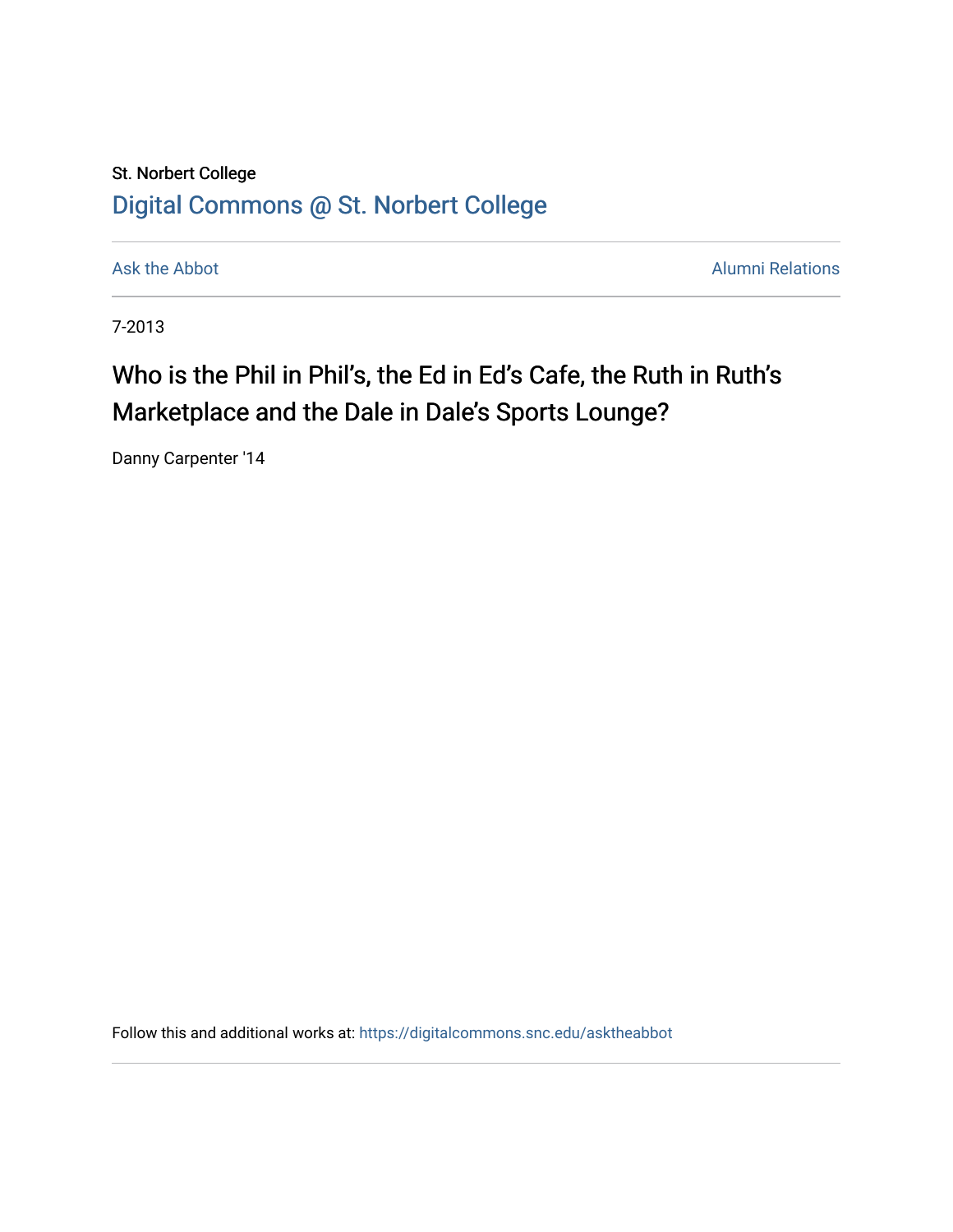

[Academics](https://www.snc.edu/academics) [Admission](https://www.snc.edu/admission) [Campus Life](https://www.snc.edu/campuslife) [Living Norbertine](https://www.snc.edu/livingnorbertine) [Athletics](https://www.snc.edu/athletics) [About](https://www.snc.edu/about)

Q

Giving

to SNC

[Alumni](https://www.snc.edu/alumni/)  $\geq$  [Ask the Abbot](https://www.snc.edu/alumni/abbot/)  $\geq$  July 2013 合

### [Alumni](https://www.snc.edu/alumni/index.html)

[Events & Reunions](https://www.snc.edu/alumni/event/index.html) [Behind the Arch](https://www.snc.edu/alumni/event/behindthearch/) [Benefits and Services](https://www.snc.edu/alumni/benefits.html) [Get Involved](https://www.snc.edu/alumni/getinvolved.html) [Give to SNC](http://giving.snc.edu/) [Alumni Awards](https://www.snc.edu/alumni/awards/index.html) [Knight Lights](https://www.snc.edu/alumni/knightlights/index.html) [Alumni-Owned](https://www.snc.edu/alumni/directory/index.html) [Businesses Network](https://www.snc.edu/alumni/directory/index.html) [Alumni Board](https://www.snc.edu/alumni/alumniboard.html) [Student Alumni](https://www.snc.edu/alumni/saa.html) [Ambassadors](https://www.snc.edu/alumni/saa.html) [Staff](https://www.snc.edu/alumni/contactus.html)

# July 2013 Question:

Dear Abbot Pennings,

Who is the Phil in Phil's, the Ed in Ed's Cafe, the Ruth in Ruth's Marketplace and the Dale in Dale's Sports Lounge?

Danny Carpenter '14

#### Answer:

My dearest Danny,

What a wonderful question! The places you mention are some of the most highly trafficked areas on campus, yet many of my readers probably are not aware of the people for whom they're named. And these people have been very important to St. Norbert College's history and development.

Phil's, located in the Van Den Heuvel Family Campus Center, is a convenience store and restaurant that's open until 11 or 11:30 p.m. It was built in 2000 and named after Philip J. Hendrickson. Phil is currently a trustee emeritus, having faithfully served on our board of trustees for 12 years, two of which he spent as chairman. Phil has always been a most generous donor to St. Norbert, and it's thanks to him that students can grab a snack long after I myself have retired for the evening.

Ed's Café, which opened in 2009 in the Mulva Library, sells coffee, bakery goods, breakfast sandwiches and various lunch items, along with drinks that I am told are known as smoothies. The café's namesake is Edward Meyer Jr., another trustee emeritus and generous college donor. Ed's is open to



### Ask the Abbot

As the founder of St. Norbert College, and having a prime seat in the center of campus throughout the years, I, Abbot Bernard Pennings, hold the answers to many of your burning questions about the college. [Submit Your Question](https://www.snc.edu/alumni/abbot/index.html)